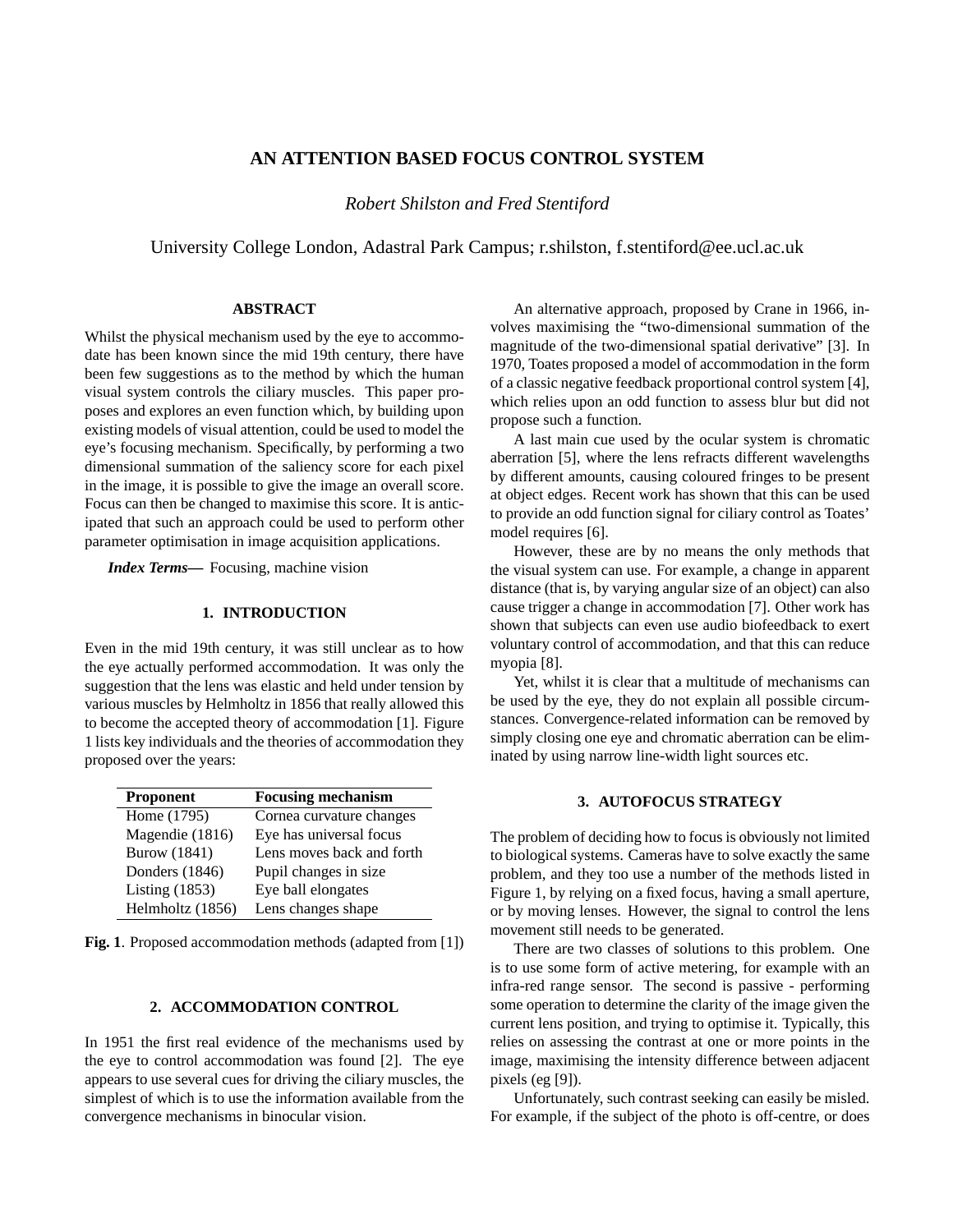not occupy a large portion of the image, then the camera operator typically must indicate to the camera what they wish to be in focus. Recent developments from Nikon have helped to make life easier for camera users. Their face-priority focus system looks for face-like objects in the frame, and then maximises the contrast in those particular areas. However, even this is not fool-proof. Nikon explain "the camera may not recognize a face ... when a person is wearing sunglasses" [10].

This paper proposes a new approach to focusing in image forming devices which is not dependent upon specific features that are assumed to be present in the image such as sharp edges, contrast, or particular objects. Instead optimisation is carried out on the basis of "informativeness" or the effective saliency of the entire image.

# **4. SALIENCY BASED APPROACH**

It is proposed that, rather than using such non-semantic measures such as contrast or chromatic aberration, instead we ensure that the image has maximum saliency. In this method, the saliency maps of a number of photos of the same scene, each taken with a different focal length, are scored. The photo with the maximum score should correspond to the frame with the greatest saliency. This approach extracts global information from saliency maps which are more typically used to provide local information. The source of saliency information is not critical to this approach; two prominent models of visual attention [11][12] have been used with equal success. Details of the saliency measures can be found in [11] and [12].

The proposed scoring method makes a two-dimensional summation of the saliency of each pixel in the image, ie:  $score = \sum$ x  $\sum$  $\overline{y}$  $Saliency(x, y)$ , then determine the focal

distance that corresponds to the maximum score.

Indeed, such a hunting approach has been observed in human vision. [3] suggests that "lens vibrations appear to be ... normal accommodation correction cycles", and terms them "accommodation saccades". It would also be anticipated that, in the absence of other cues, the eye would make a considerable number of incorrect initial responses, and a 50% error rate has been observed [13].

#### **5. EXPERIMENTS**

To assess the acuity of the proposed scoring system, a series of photos were taken of the same object, but with varying focal length. Carefully controlled still life scenes with subject material present at different depths were used in these experiments, and influences that might confound the results, such as movement during capture sequences, were excluded. Each photo was then scored using three measures:

a) 2D summation of saliency (Stentiford's algorithm).

- b) 2D summation of saliency (Itti's algorithm). This was done with [14] using a command line of ezvision -X input.ppm.
- c) 2D summation of vertical contrast plus 2D summation horizontal contrast. Contrast was computed using Matlab's diff function (similar to [9]).

For each measure, the values were normalised across all candidate images, such that the score was in the range  $0 \le x \le 1$ .

# **5.1. Tigger**

A series of photos were taken of a scene in which a furry toy was placed 2m from the camera, against a plain background. These were focused at distances of 50cm, 70cm, 1m, 2m, 3m and 5m. The results show that all three measures produced a clear peak (Fig. 2), corresponding to the image taken with the appropriate focal distance (Fig. 3).



**Fig. 2**. Score vs focal distance for Tigger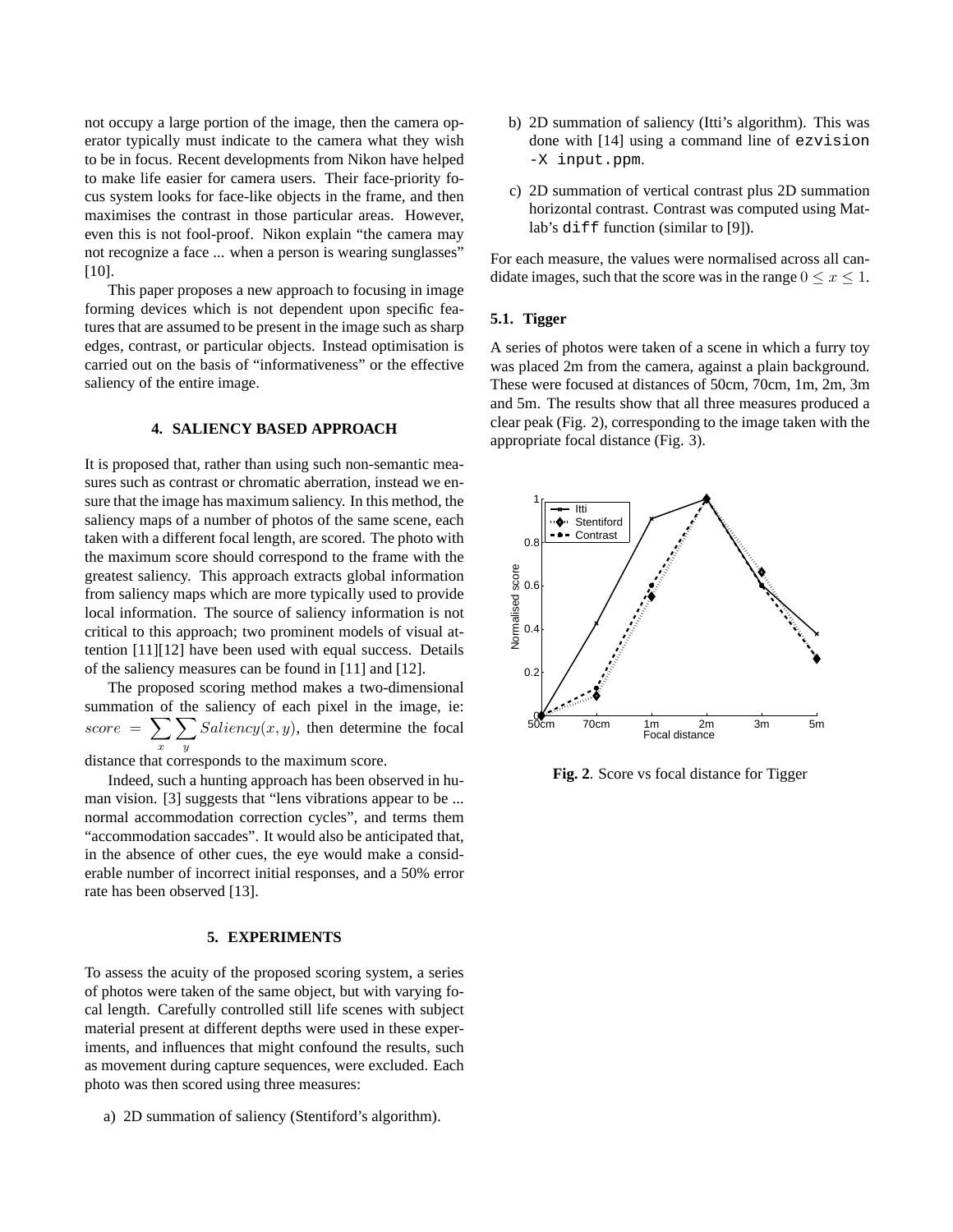

**Fig. 3**. Tigger at 2m

## **5.2. Cactus**

A more complex scene, with two clear focal distances was then chosen. A small cactus was placed 21cm in front of a rush mat, and a series of photos taken with varying focus. Each image was then scored using both Stentiford's Visual Attention algorithm, and contrast. Figure 5 shows these results, with 0cm focal distance corresponding to an image correctly focused on the cactus.

The image corresponding to the peak in score obtained from the Stentiford algorithm is shown in Figure 6, and the image corresponding to the other peak (the image with maximal contrast) is shown in Figure 7. The contrast algorithm concentrates on the background, whereas the saliency algorithm focuses on the subject.

Future experiments are planned that will vary the principal subject size relative to the background and may reveal performance differences between the saliency measures.

### **6. CONCLUSIONS**

It has been shown that optimal focus information can be obtained from saliency-based measures, with no reliance upon particular features being present in the image. In some circumstances, a saliency based measure can outperform traditional passive focus methods that typically rely on contrast. It is likely that a saliency based approach could be used to optimise image parameters other than focus, such as illumination brightness and spectral content. Further experiments are necessary on a range of different scenes to test the robustness to artifacts arising from movement and to assess the accuracy of the approach.



(a) 1m



(b) 2m



(c) 3m

**Fig. 4**. Detail of Tigger